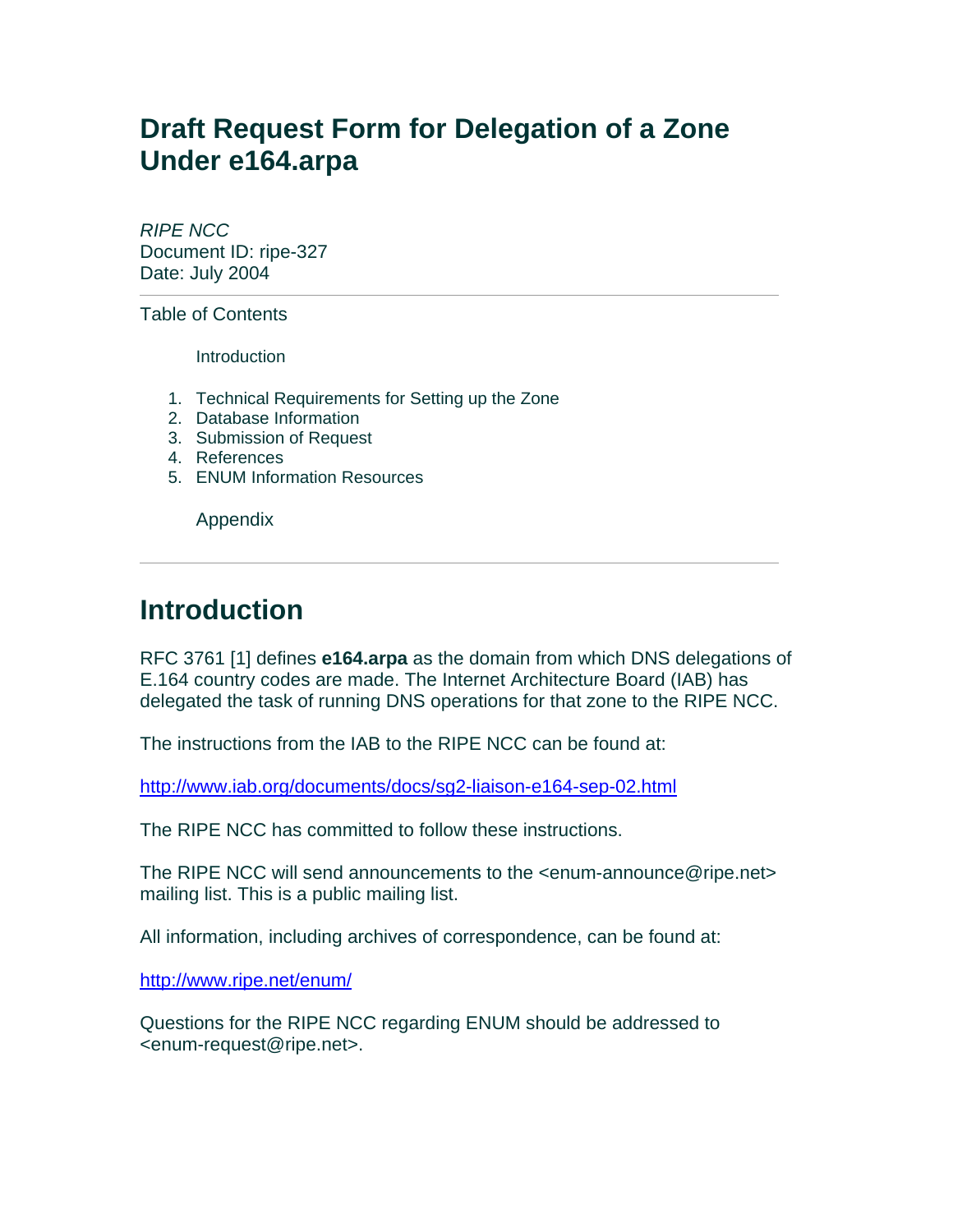Contact with the International Telecommunication Union, Telecommunication Standardization Sector, Telecommunication Standardization Bureau (ITU-T TSB) should be with the address <richard.hill@itu.int>.

By completing and submitting the ENUM Request Form, the requester acknowledges, understands and accepts the following:

- **The RIPE NCC only operates this service under the instructions by the IAB;**
- **All decisions regarding delegations are made by the ITU and are neither the responsibility of the RIPE NCC nor of the IAB.**

# **1.Technical Requirements for Setting up the Zone**

The RIPE NCC will only evaluate the technical set-up of the zone once the ITU has decided that the zone should be delegated.

Anyone setting up a zone needs to be familiar with RFC 1912 [2]. Zones under **e164.arpa** need to comply with RFC 1912 [2].

Prior to delegation, both primary and secondary nameservers should be configured and answering queries for the zone.

# **2. Database Information**

Please complete the following database templates. Once the delegation is granted, these objects will be registered in the RIPE Whois Database.

An example of the completed database templates is presented in the appendix to this document.

For more information about the RIPE Whois Database, please refer to the "RIPE Database User Manual: Getting Started" [3].

Documentation about how to complete the database templates can be found at:

<http://www.ripe.net/perl/whois?-v+domain> (for the **domain** object)

<http://www.ripe.net/perl/whois?-v+person>(for the **person** object)

<http://www.ripe.net/perl/whois?-v+role>(for the **role** object)

<http://www.ripe.net/perl/whois?-v+mntner>(for the **mntner** object)

### **2.1. Domain Object**

domain: [mandatory] [single] [primary/look-up key]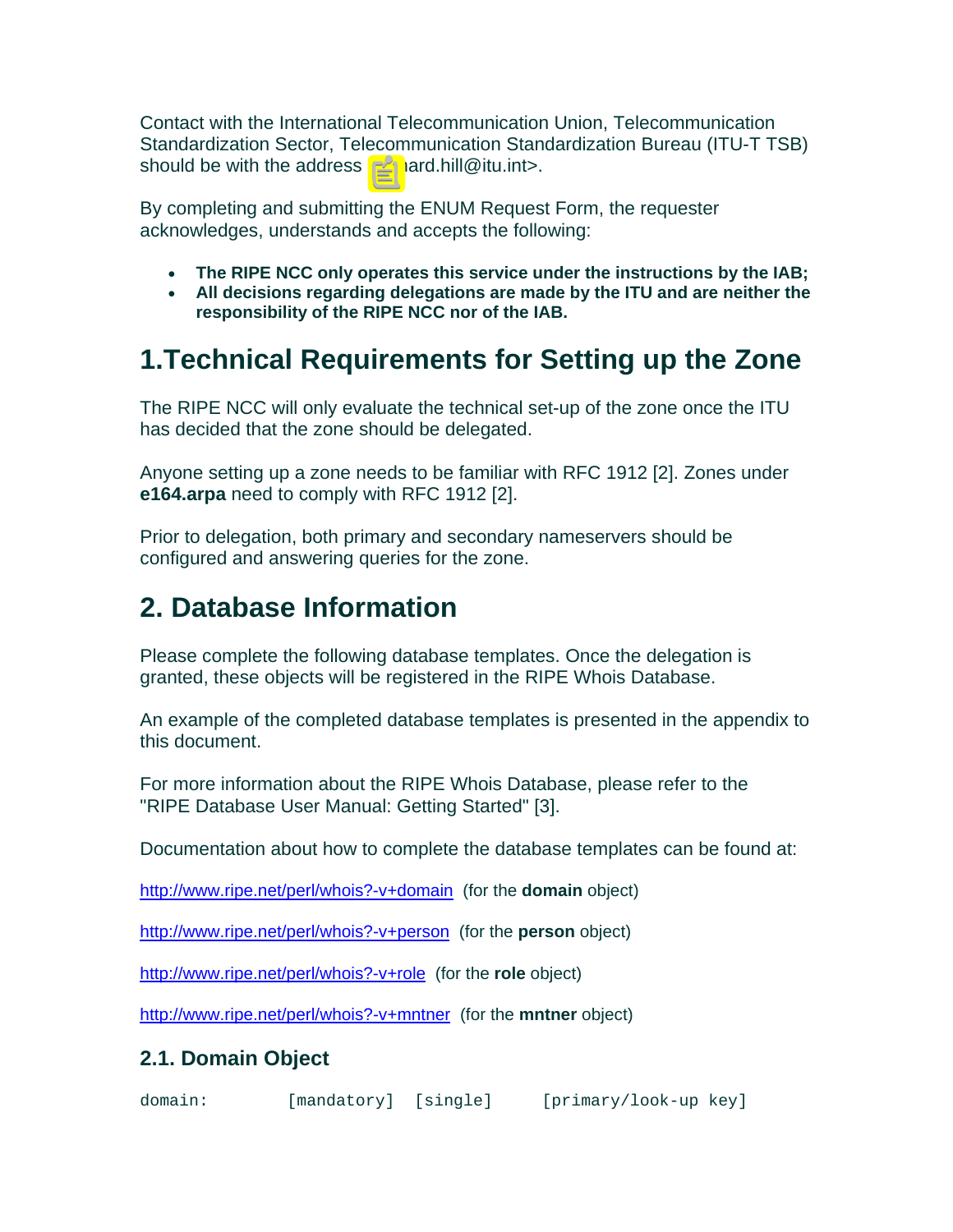| descr:        | [mandatory] | [multiple] |               |
|---------------|-------------|------------|---------------|
| org:          | [optional]  | [multiple] | [inverse key] |
| $admin-c$ :   | [mandatory] | [multiple] | [inverse key] |
| $tech-c$ :    | [mandatory] | [multiple] | [inverse key] |
| $zone-c$ :    | [mandatory] | [multiple] | [inverse key] |
| nserver:      | [optional]  | [multiple] | [inverse key] |
| $sub-down:$   | [optional]  | [multiple] | [inverse key] |
| $dom-net:$    | [optional]  | [multiple] |               |
| remarks:      | [optional]  | [multiple] |               |
| notify:       | [optional]  | [multiple] | [inverse key] |
| $mnt-by$ :    | [optional]  | [multiple] | [inverse key] |
| $mnt-lower$ : | [optional]  | [multiple] | [inverse key] |
| refer:        | [optional]  | [single]   |               |
| changed:      | [mandatory] | [multiple] |               |
| source:       | [mandatory] | [single]   |               |

Please note that although the maintainer attributes are optional, we strongly recommend using a maintainer to protect your **domain** object from unauthorised changes. Maintainers also protect against the unauthorised creation of objects representing sub-domains. See also 2.5. **Maintainer Object**.

#### **2.2. Administrative Contact**

The administrative contact is typically the person responsible for the administration of the respective zone under the e164.arpa domain.

| person:    | [mandatory] | [single]   | [lookup key]          |
|------------|-------------|------------|-----------------------|
| address:   | [mandatory] | [multiple] |                       |
| phone:     | [mandatory] | [multiple] |                       |
| $fax-no:$  | [optional]  | [multiple] |                       |
| $e$ -mail: | [optional]  | [multiple] | [lookup key]          |
| org:       | [optional]  | [multiple] | [inverse key]         |
|            |             |            |                       |
| nic-hdl:   | [mandatory] | [single]   | [primary/look-up key] |
| remarks:   | [optional]  | [multiple] |                       |
| notify:    | [optional]  | [multiple] | [inverse key]         |
| $mnt-by$ : | [optional]  | [multiple] | [inverse key]         |
| changed:   | [mandatory] | [multiple] |                       |

### **2.3 Technical Contact**

The technical contact is typically the person or people responsible for the technical operations of the respective zone under the e164.arpa domain. This contact can be in the same organisation as the administrative contact or an organisation that operates the zone on behalf of the administrative organisation.

| person:   | [mandatory] [single] |            | [lookup key] |
|-----------|----------------------|------------|--------------|
| address:  | [mandatory]          | [multiple] |              |
| phone:    | [mandatory]          | [multiple] |              |
| $fax-no:$ | [optional]           | [multiple] |              |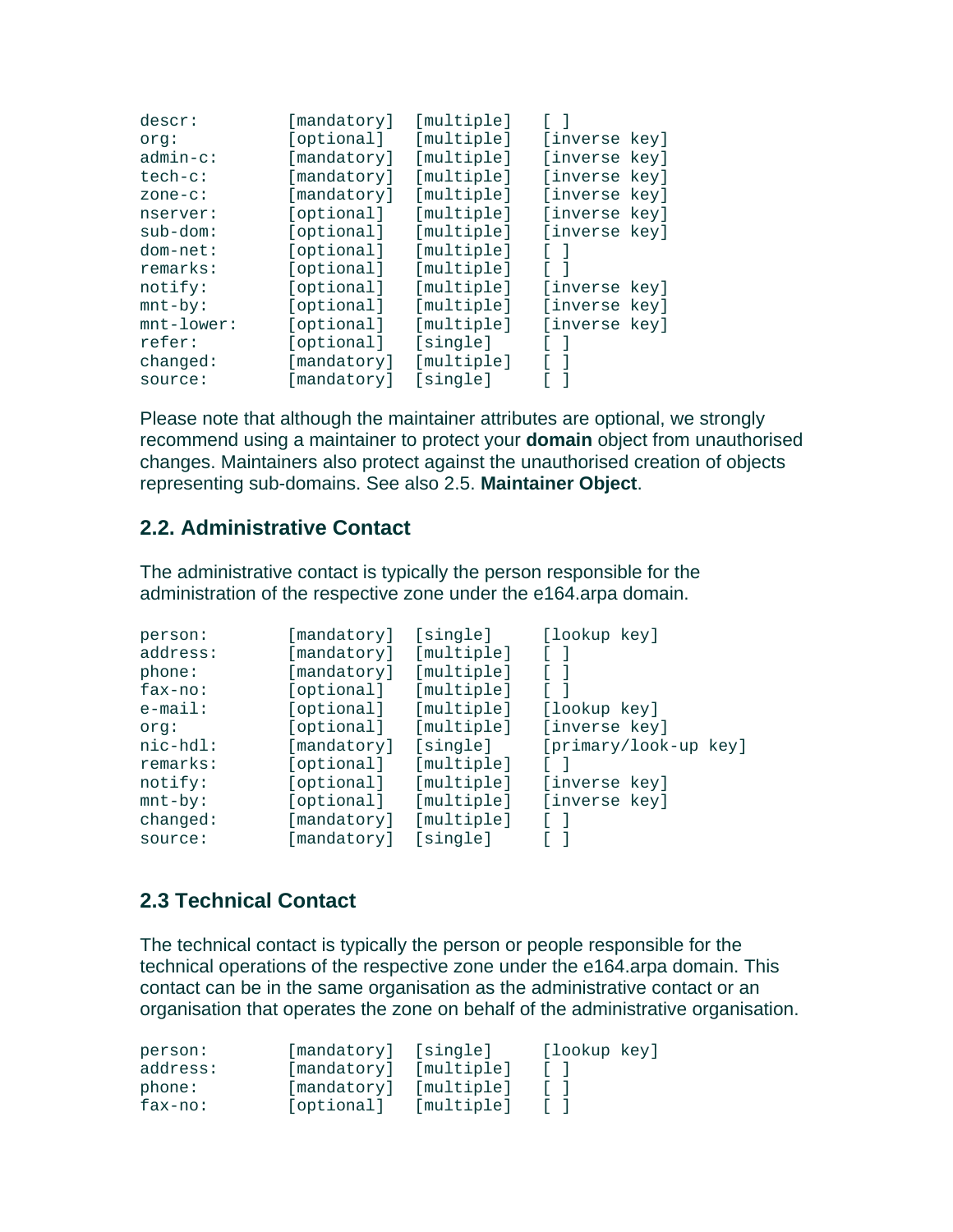| $e$ -mail:<br>org:<br>$nic-hdl$ :<br>remarks:<br>notify:<br>$mnt-by$ :<br>changed: | [optional]<br>[optional]<br>[mandatory]<br>[optional]<br>[optional]<br>[optional]<br>[mandatory] | [multiple]<br>[multiple]<br>[single]<br>[multiple]<br>[multiple]<br>[multiple]<br>[multiple] | [lookup key]<br>[inverse key]<br>[primary/look-up key]<br>$\lceil$ 1<br>[inverse key]<br>[inverse key]<br>- 1<br>T.<br>L |
|------------------------------------------------------------------------------------|--------------------------------------------------------------------------------------------------|----------------------------------------------------------------------------------------------|--------------------------------------------------------------------------------------------------------------------------|
| source:                                                                            | [mandatory]                                                                                      | [single]                                                                                     | $\lceil$                                                                                                                 |
| or                                                                                 |                                                                                                  |                                                                                              |                                                                                                                          |
| role:                                                                              | [mandatory]                                                                                      | [single]                                                                                     | [lookup key]                                                                                                             |
| address:                                                                           | [mandatory]                                                                                      | [multiple]                                                                                   | L<br>-1                                                                                                                  |
| phone:                                                                             | [optional]                                                                                       | [multiple]                                                                                   | L<br>-1                                                                                                                  |
| $fax-no:$                                                                          | [optional]                                                                                       | [multiple]                                                                                   | Г                                                                                                                        |
|                                                                                    |                                                                                                  |                                                                                              |                                                                                                                          |
| $e$ -mail:                                                                         | [mandatory]                                                                                      | [multiple]                                                                                   | [lookup key]                                                                                                             |
| trouble:                                                                           | [optional]                                                                                       | [multiple]                                                                                   | $\lceil$ 1                                                                                                               |
| org:                                                                               | [optional]                                                                                       | [multiple]                                                                                   | [inverse key]                                                                                                            |
| $admin-c$ :                                                                        | [mandatory]                                                                                      | [multiple]                                                                                   | [inverse key]                                                                                                            |
| tech-c:                                                                            | [mandatory]                                                                                      | [multiple]                                                                                   | [inverse key]                                                                                                            |
| $nic-hdl$ :                                                                        | [mandatory]                                                                                      | [single]                                                                                     | [primary/look-up key]                                                                                                    |
| remarks:                                                                           | [optional]                                                                                       | [multiple]                                                                                   | $\lceil$ 1                                                                                                               |
| notify:                                                                            | [optional]                                                                                       | [multiple]                                                                                   | [inverse key]                                                                                                            |
| $mnt-by$ :                                                                         | [optional]                                                                                       | [multiple]                                                                                   | [inverse key]                                                                                                            |
| changed:                                                                           | [mandatory]                                                                                      | [multiple]                                                                                   | -1<br>L                                                                                                                  |
| source:                                                                            | [mandatory]                                                                                      | [single]                                                                                     | E<br>1                                                                                                                   |

### **2.4 Zone Contact**

The zone contact is typically the person or people responsible for the DNS operations of the respective zone under the e164.arpa domain. This contact can be in the same organisation as the administrative contact or an organisation that operates the DNS on behalf of the administrative organisation.

| person:     | [mandatory] | [single]   | [lookup key]          |
|-------------|-------------|------------|-----------------------|
| address:    | [mandatory] | [multiple] | $\Box$                |
| phone:      | [mandatory] | [multiple] | $\sqrt{ }$            |
| $fax-no:$   | [optional]  | [multiple] |                       |
| $e$ -mail:  | [optional]  | [multiple] | [lookup key]          |
| orq:        | [optional]  | [multiple] | [inverse key]         |
| $nic-hdl$ : | [mandatory] | [single]   | [primary/look-up key] |
| remarks:    | [optional]  | [multiple] |                       |
| notify:     | [optional]  | [multiple] | [inverse key]         |
| $mnt-by$ :  | [optional]  | [multiple] | [inverse key]         |
| changed:    | [mandatory] | [multiple] | $\Box$                |
| source:     | [mandatory] | [single]   | $\lceil$ 1            |
| or          |             |            |                       |
| role:       | [mandatory] | [single]   | [lookup key]          |
| address:    | [mandatory] | [multiple] |                       |
| phone:      | [optional]  | [multiple] |                       |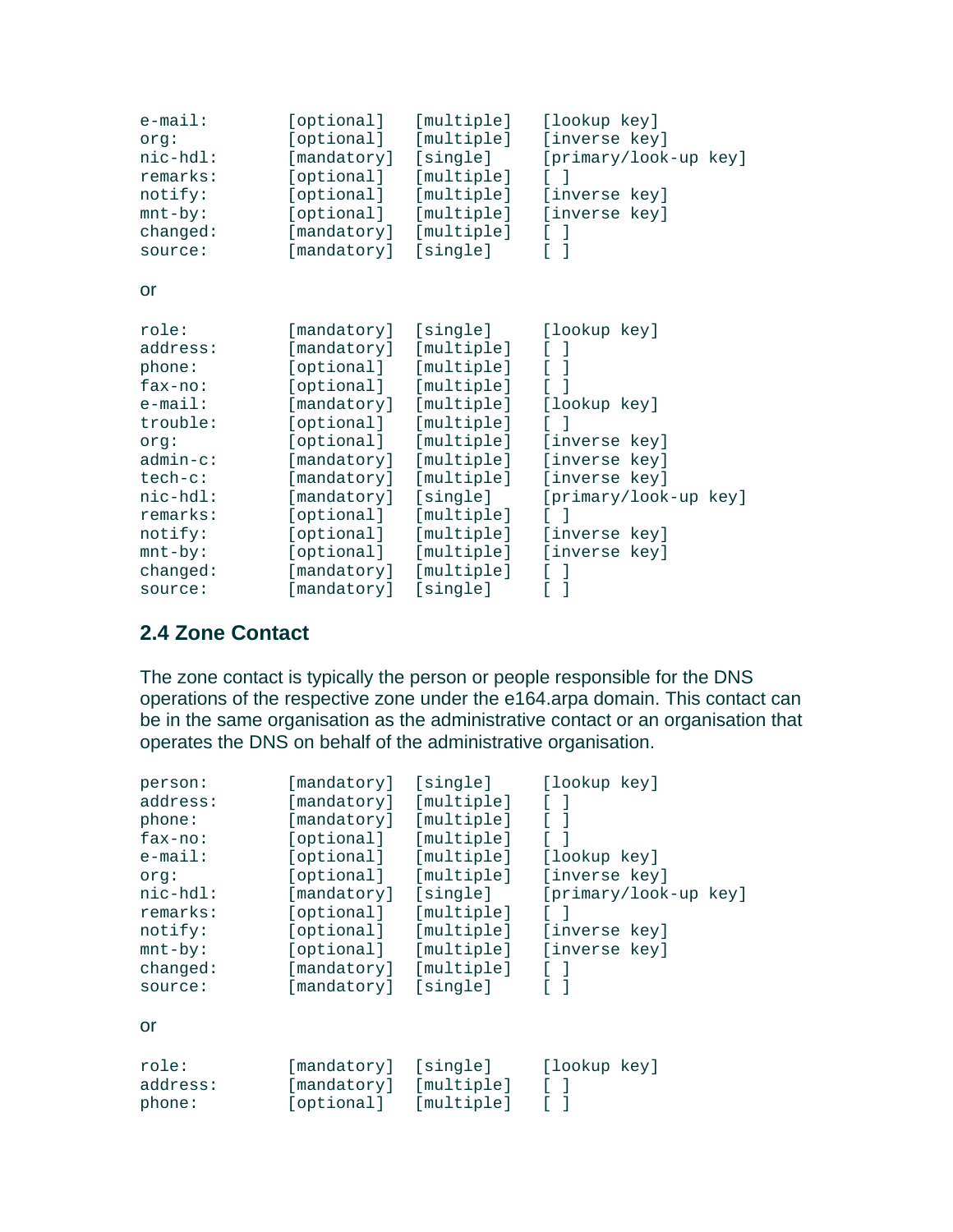| $fax-no:$   | [optional]  | [multiple] |                       |
|-------------|-------------|------------|-----------------------|
| $e$ -mail:  | [mandatory] | [multiple] | [lookup key]          |
| trouble:    | [optional]  | [multiple] |                       |
| org:        | [optional]  | [multiple] | [inverse key]         |
| $admin-c$ : | [mandatory] | [multiple] | [inverse key]         |
| $tech-c$ :  | [mandatory] | [multiple] | [inverse key]         |
|             |             |            |                       |
| $nic-hdl$ : | [mandatory] | [single]   | [primary/look-up key] |
| remarks:    | [optional]  | [multiple] |                       |
| notify:     | [optional]  | [multiple] | [inverse key]         |
| $mnt-by$ :  | [optional]  | [multiple] | [inverse key]         |
| changed:    | [mandatory] | [multiple] |                       |

### **2.5. Maintainer Object**

Database objects should be protected with a maintainer. The maintainer provides user configurable security for objects referencing it. It can help stop unauthorised changes to the database object representing the zone. The maintainer is referenced in the "mnt-by" and/or "mnt-lower" attributes of the **domain** object. It can also be referenced in "person:" and "role:" objects. The maintainer of database objects is the person or organisation responsible for creating, modifying or deleting these database objects. Multiple "mnt-by" or "mnt-lower" attributes can be included.

More information on maintainers and the security options available can be found at:

| mntner:<br>descr:<br>org:<br>$admin-c$ :<br>$tech-c$ : | [mandatory]<br>[mandatory]<br>[optional]<br>[mandatory]<br>[optional] | [single]<br>[multiple]<br>[multiple]<br>[multiple]<br>[multiple] | [primary/look-up key]<br>[inverse key]<br>[inverse key]<br>[inverse key] |
|--------------------------------------------------------|-----------------------------------------------------------------------|------------------------------------------------------------------|--------------------------------------------------------------------------|
| $upd-to$ :                                             | [mandatory]                                                           | [multiple]                                                       | [inverse key]                                                            |
| $mnt-nfy$ :                                            | [optional]                                                            | [multiple]                                                       | [inverse key]                                                            |
| auth:                                                  | [mandatory]                                                           | [multiple]                                                       | [inverse key]                                                            |
| remarks:                                               | [optional]                                                            | [multiple]                                                       |                                                                          |
| notify:                                                | [optional]                                                            | [multiple]                                                       | [inverse key]                                                            |
| $mnt-by$ :                                             | [mandatory]                                                           | [multiple]                                                       | [inverse key]                                                            |
| referral-by:                                           | [mandatory]                                                           | [single]                                                         | [inverse key]                                                            |
| changed:                                               | [mandatory]                                                           | [multiple]                                                       |                                                                          |
| source:                                                | mandatory]                                                            | [single]                                                         |                                                                          |

http://www.ripe.net/db/security.html

# **3. Submission of Request**

Please submit the request to <enum-request@ripe.net>.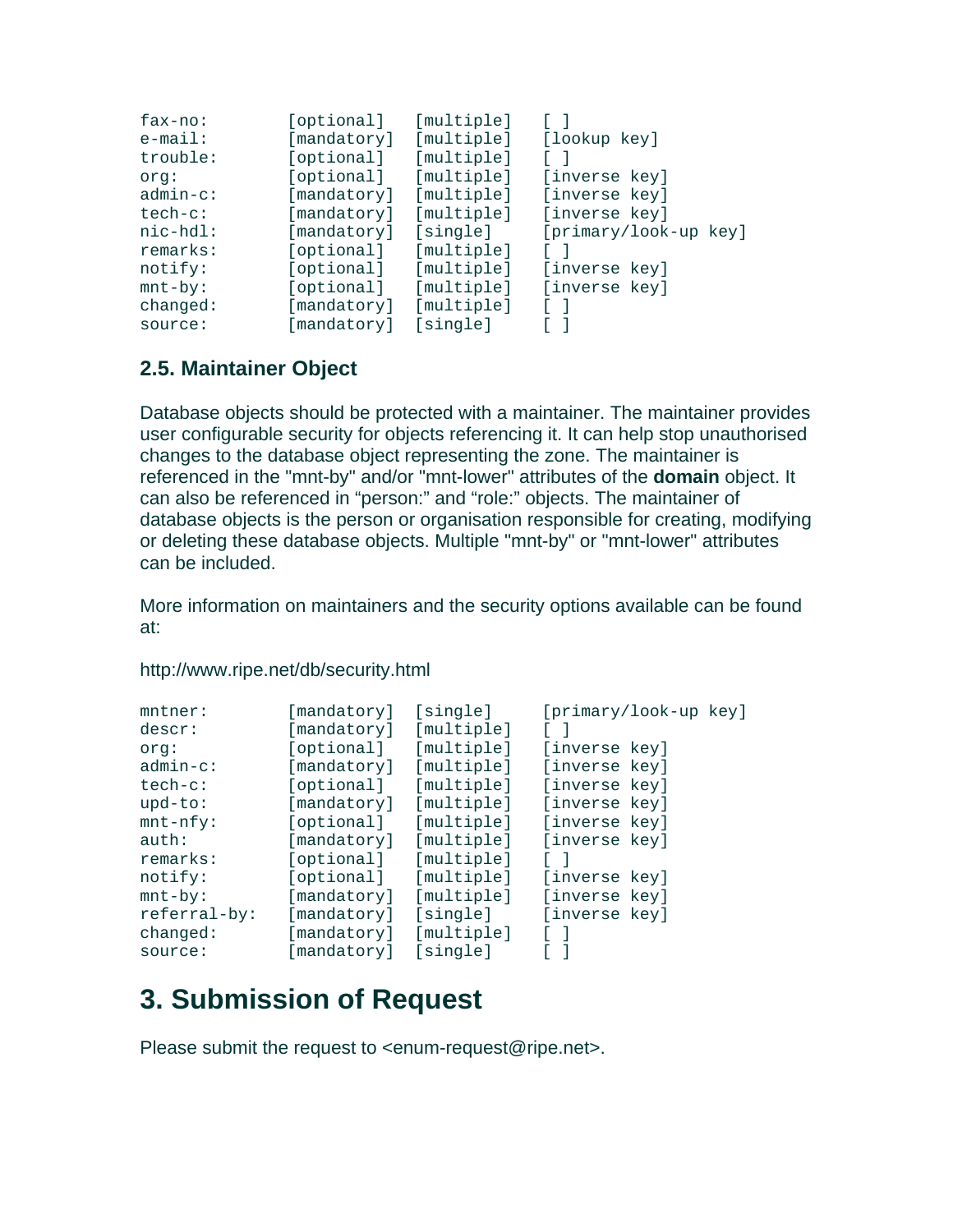Please note that the submitted information and all communication related to your application will be publicly available at:

<http://www.ripe.net/enum/>

### **4. References**

[1] P. Faltstrom, M. Mealling, "The E.164 to Uniform Resource Identifiers (URI) Dynamic Delegation Discovery System (DDDS) Application (ENUM)", RFC 3761, April 2004.

[2] D. Barr, "Common DNS Operational and Configuration Errors", RFC 1912, February 1996.

[3] A. Robachevsky, S. Kerr, V. Manojlovic, S. Dickinson, "RIPE Database User Manual: Getting Started", ripe-253, September 2002.

## **5. ENUM Information Resources**

Presentations on ENUM:

<http://www.ripe.net/enum/presentations/>

# **Appendix**

An example of the completed database templates is presented here:

2.1. Domain Object

```
domain: 9.9.9.e164.arpa 
descr: Northern Nowhere ENUM Mapping 
descr: Arctic Telecom ENUM Registry 
admin-c: ARTE1-RIPE 
tech-c: ARER1-RIPE 
zone-c: OPER23-RIPE 
nserver: iceberg1.arctic-telecom.net 
nserver: titanic.penguin.org 
nserver: snowflake.igloo.net 
mnt-by: ARCTIC-SECURITY-MNT 
mnt-lower: ARCTIC-SECURITY-MNT 
changed: reco@arer.arctic-telecom.net 20040712 
source: RIPE
```
2.2. Administrative Contact

```
role: Arctic Telecom 
address: Frostlane 1-3
```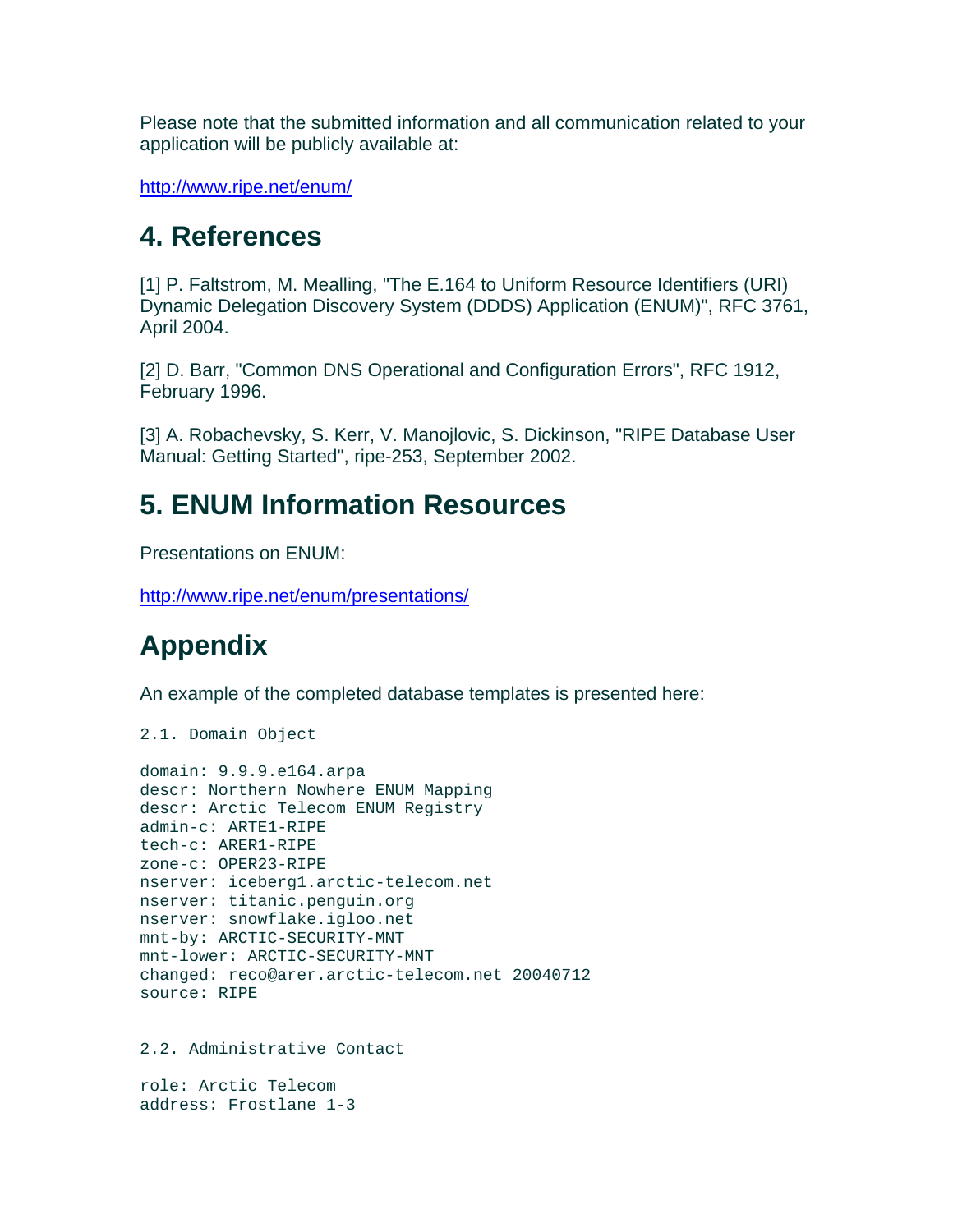```
address: Building IV / Floor 7 
address: 0135 NN Ice-Valley 
address: Northern Nowhere 
phone: +999 29 5775 100 
fax-no: +999 29 5775 111 
e-mail: arctel@arctic-telecom.net 
trouble: admin@arctic-telecom.net 
admin-c: CFR22-RIPE 
tech-c: POBE15-RIPE 
nic-hdl: ARTE1-RIPE 
mnt-by: ARCTIC-SECURITY-MNT 
changed: polar.bear@arctic-telecom.net 19990905 
changed: polar.bear@arctic-telecom.net 20010711 
source: RIPE
```
#### 2.3. Technical Contact

```
role: Arctic Telecom ENUM Registry 
address: Frostlane 1-3 
address: Building III 
address: 0135 NN Ice-Valley 
address: Northern Nowhere 
phone: +999 29 5777 100 
fax-no: +999 29 5777 111 
e-mail: artenum@arer.arctic-telecom.net 
admin-c: ENRE24-RIPE 
tech-c: ENED233-RIPE 
tech-c: SNFL13-RIPE 
tech-c: OPER23-RIPE 
nic-hdl: ARER1-RIPE 
mnt-by: ARCTIC-SECURITY-MNT 
changed: snow.flake@arer.arctic-telecom.net 
source: RIPE
```
#### 2.4. Zone Contact

```
person: Regine Cold 
address: Frostlane 1-3 
address: Building III 
address: 0135 NN Ice-Valley 
address: Northern Nowhere 
phone: +999 29 5777 359 
fax-no: +999 29 5777 111 
e-mail: reco@arer.arctic-telecom.net 
nic-hdl: OPER23-RIPE 
remarks: responsible for updates in 9.9.9.e164.enum 
notify: reco@arer.arctic-telecom.net 
mnt-by: ARCTIC-SECURITY-MNT 
changed: reco@arer.arctic-telecom.net 20010223 
source: RIPE
```